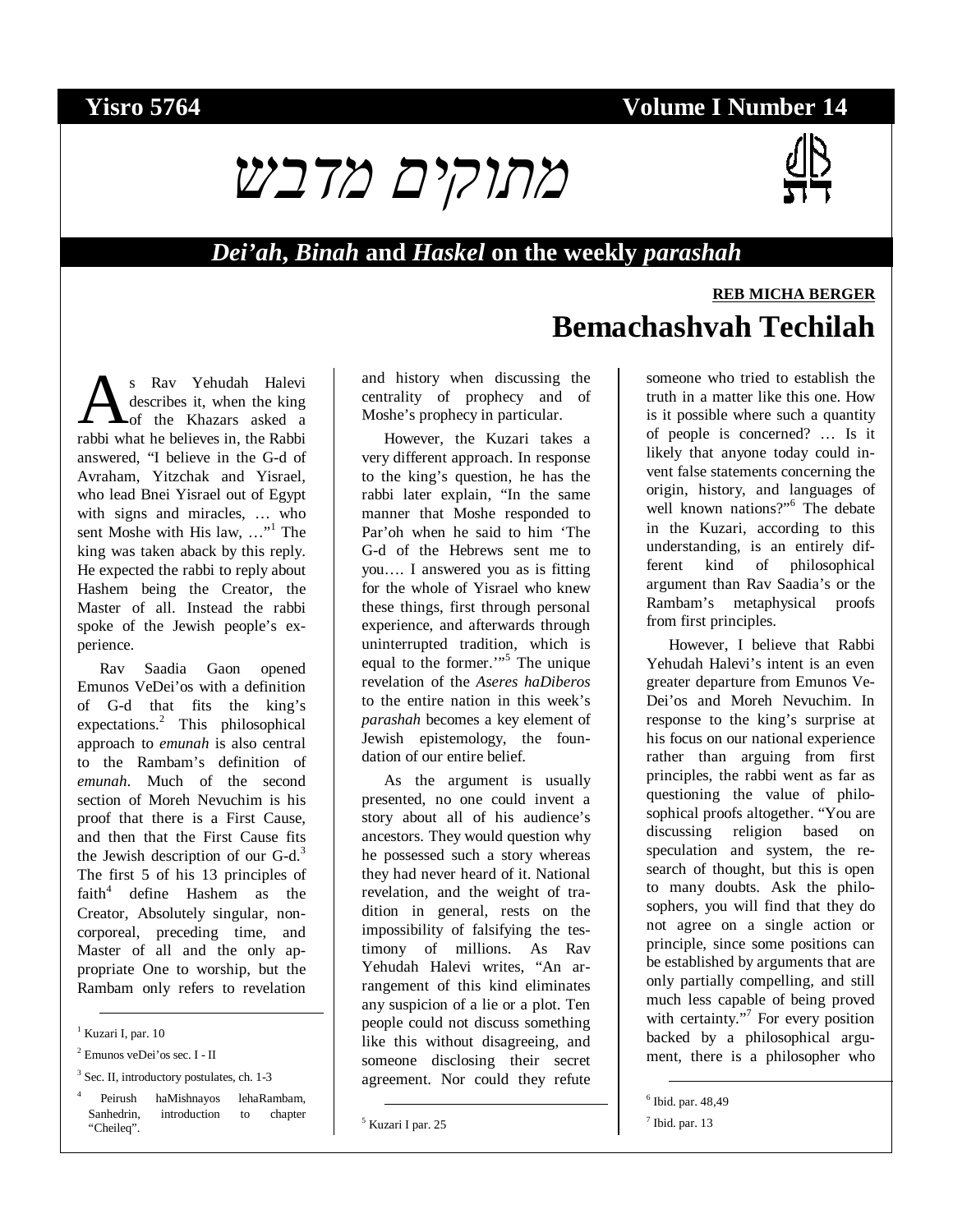feels his argument demonstrates an opposing viewpoint. The mind is a wonderful organ for justifying conclusions the heart already reached. If we turn the weight of tradition into a philosophical argument about the impossibility of falsifying such traditions, we similarly reduce its value. There will always be those who feel that their opposing argument is more compelling.

The rabbi later told the king of the Khazars that the Greeks lack certainty because they come from the north, descending from Yefes, whereas the Adamic tradition resides with Shem. The king of the Khazaras then asked, "Does this mean that Aristotle's philosophy does not deserve any credence?"

The Rabbi answered, "Certainly. He exerted his mind, because he had no tradition from any reliable source at his disposal...."<sup>8</sup> Rabbi Yehudah Halevi considers the role of debate and proof to be secondary, a backup for people who have no tradition on which to rely.

This is borne out by experience. Few are the *ba'alei teshuvah* who accepted *Torah* and *mitzvos* because some argument convinced them. At most, the dialogue intrigues someone enough to experience their first Shabbos. It is that first-hand experience upon which we build our *emunah*.

8 Ibid. par. 64,65

## **2** *Mesukim Midevash*

Rabbi Shalom Carmy, a prominent professor of philosophy, writes, "The people who keep insisting that it's necessary to prove things about G-d, including His existence, seem to take it for granted that devising these proofs is identical with knowing G-d. Now if I know a human being personally the last thing I'd do, except as a purely intellectual exercise, is prove his or her existence."<sup>9</sup>

The experience of a sunset is unquestionable. So should be our relationship with G-d.

### sually, the Torah tries to encourage us to come closer to G-d. Yet, in our Parsha, we **i** sually, the Torah tries to encourage us to come closer to G-d. Yet, in our Parsha, we find that G-d not only tells Moshe to warn the nation to *not* get too close,<sup>1</sup> but asks him to repeat this warning when the moment of G-d's revelation on Mt. Sinai arrives.<sup>2</sup> Although usually the closer one gets to G-d the better, apparently this is not always the case.

"One should not jump higher than the [spiritual] level that is appropriate for him." Rather than pushing to jump as high as one can, the Vilna Gaon<sup>3</sup> warns us to only take one (or two) steps at a time. Explaining the last verse in our parasha,<sup>4</sup> he compares growing in *ruchniyus* to a

ladder: You can climb up one rung at a time, or even two; but if you attempt to climb three rungs at once, you not only do not get to the third rung, but you risk falling all the way to the bottom

Healthy spiritual growth includes being able to sustain a level attained, or even a level comprehended. If you know where you eventually should be, but are not ready to be there just yet, any lesser accomplishments achieved will seem worthless. If one feels that he should know all of *Shas* already, how much satisfaction can learning just one page of Gemora bring? The sense of accomplishment over what was learned – which will help motivate continued learning – is replaced with a feeling of insignificance. There is now a danger that the next day's page will not be studied.

## **RABBI DOV KRAMER Bakeish Shalom**

Rav Eliyahu Dessler<sup>5</sup> admits that this danger exists with mussar as well. Although without mussar one cannot "purify the heart," if one comprehends levels that can be reached – eventually – but not at this point, it can be detrimental. The example Rav Dessler brings is of doing things *shelo lishmah*, for less than perfect reasons. While it is obviously important to do *mitzvos* for the right reason, focusing on doing so prematurely can lead to a devaluing of *mitzvos* done *shelo lishmah*. Whereas until now the individual had been doing numerous *mitzvos shelo lishmah*, these *mitzvos* are no longer done at all. Certainly, it would be better to do them all *lishmah*, but if he is not at the point where he will do so, doing them *shelo lishmah* is far better than not doing them in any form whatsoever. Had this person not internalized the importance of doing

 <sup>9</sup> Avodah vol. 7, no. 87 <http://www.aishdas.org/avodah/vol07/ v07n087.shtml#07>

 <sup>1</sup> Shemos 19:12

 $2^{2}$  19:21

<sup>3</sup> Commentary to Mishlei 4:12

<sup>4</sup> 20:23, "And you shall not climb my altar by steps," but build a ramp instead.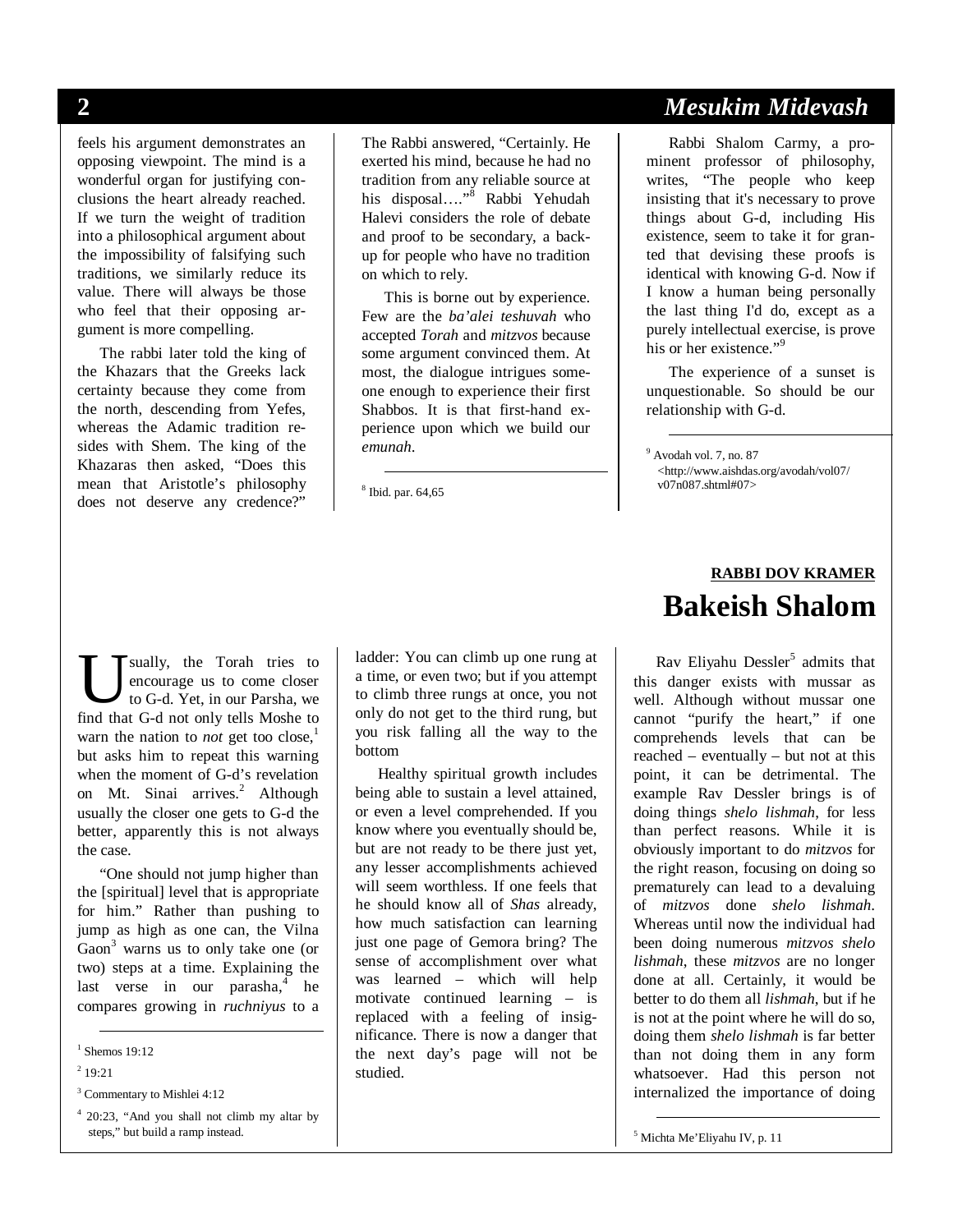## *Mesukim Midevash* **3**

*mitzvos lishmah*, such a situation would not have come about.

Another danger that arises from understanding things too soon is the loss of awe and inspiration.<sup>6</sup> Usually, as one reaches a new level, it is

accompanied by a greater understanding of the Creator and His world. This brings excitement to the journey, and anticipation as to what the next accomplishment will bring. However, if one has alread peeked at the "enth" level, one will gain no new

"revelations" along the way. Rav Dessler uses this to explain why Elisha ben Avuya went astray, and became "Acher." During his trip through the *Pardes7* he caught a glimpse of the Divine Presence, something for which he was not sufficiently prepared.

Ironically, one of the most dangerous times of the year in this regard is Yom Kippur. On the one hand, we can reach a level that we can try to build on the rest of the year. On the other hand, though, we can get caught up in the spiritual excitement and spirit of repentance, and

6 Ibid., pp. 9-10

7 Chagigah 14b

fool ourselves into believing that we can accomplish things during the year that we are really not yet ready for. Promises made (even, or especially, to ourselves) that cannot be kept are far worse than promises never made in

*The key is to keep climbing – moving in the right direction. A steady, constant pace, where each step along the way is within our grasp, would seem to be the best way to attain spiritual heights.* 

> the first place.<sup>8</sup> A commitment to do something within reach can be kept; a commitment to do the impossible often precludes accomplishing even the possible.<sup>9</sup>

> Is the risk of moving too slowly worth avoiding the dangers of moving too fast? Obviously there is a balance that must be reached, and only through trial and error can that balance be achieved. Recognition that pushing for too much *ruchniyus* can

 $\blacksquare$  t is reported that a terrible series of events had happened near Radin one year, and the Chofetz Chaim and his yeshiva were asked to daven for everyone's well being. Every yeshiva bochur reached for a Sefer Tehillim and began to cry out when the Chofetz Chaim said something quite unexpected.  $\prod$ <sup>Cha</sup>

"Enough! That's what Dovid HaMelech would have said," he exclaimed. "Now *we* have to daven"

and he went on to call out, "Ribbono Shel Olam! Please, please help us...."<sup>1</sup>

 The clear implication, of course, is that we should "speak for ourselves" when we daven to Hashem in dire circumstances; address Him on our own rather than depend upon set texts. Of course, that does not address how we are to approach fixed tefillah, but it does open a

1 Cited in *Sh'ifos*, p. 229

be the work of the *yetzer harah* is a good start.

During my first year studying in *Eretz Yisrael*, when we went to Masada, many of the guys decided to have a (foot) race up the mountain. I

> did not join the race, but decided to "race" against the clock instead, timing my ascent so that I could compare it to theirs. A few minutes after they started running up the snake path, I started to climb – but instead of running decided to walk briskly and

keep moving – without stopping. Along the way, I passed most of the guys huffing and puffing, stopping to rest because they had tired themselves out. I just kept moving at my same pace. Although I wasn't the first to the top, when I heard the "winner" boast about his time, I knew that I had made it up even faster.

The key is to keep climbing  $$ moving in the right direction. A steady, constant pace, where each step along the way is within our grasp, would seem to be the best way to attain spiritual heights.

## **RABBI YAAKOV FELDMAN Sefasai Tiftach**

window for us as to the attitude the holy ones thought we should assume when we daven in general.

In fact, Ramchal tells us that we should realize that, when we daven, we are "quite literally standing before Hashem" who is "listening to and hearing (us)". It should dawn on us that we are "involved in a give-and-take with Him" then, and that it would do us well to speak to Him "the very way someone would carry on a conversation" – let's say,

 <sup>8</sup> See Koheles 5:4

<sup>9</sup> See Toras Aish Vol. X Number 34 (Achrei Mos 5763), where I put forth the possibility that the offering to Azazel represents the recognition on Yom Kippur that we must take our evil inclination into account when setting goals for the coming year.